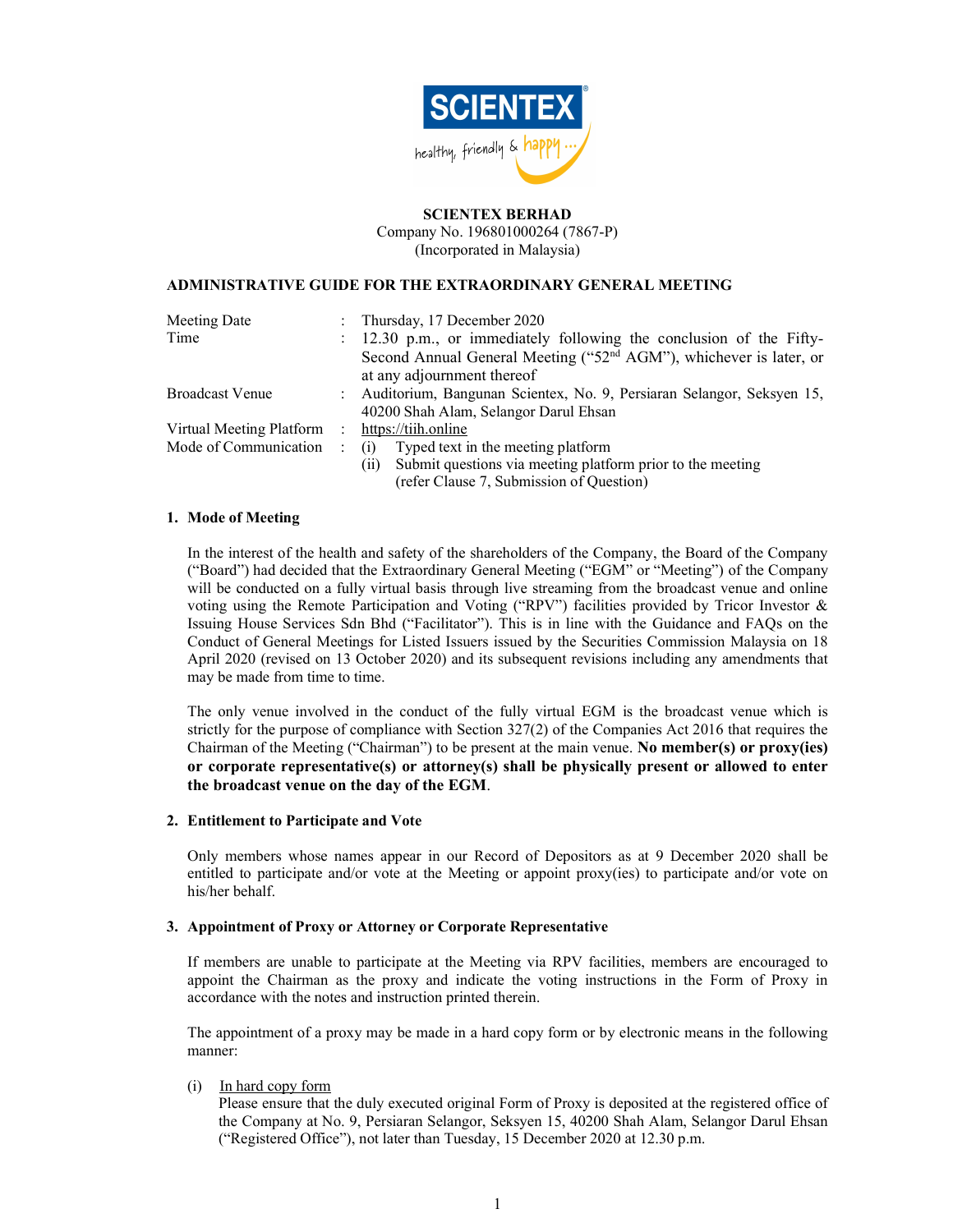(ii) By electronic form (applicable to individual shareholders only)

Kindly refer to Clause 5, Procedure for Electronic Submission of Form of Proxy for the option to submit the Form of Proxy electronically via the meeting platform before the submission cut-off time as mentioned in Clause 3(i).

Any authority pursuant to which such an appointment is made by a power of attorney must be deposited with the Registered Office, not later than Tuesday, 15 December 2020 at 12.30 p.m. to participate via RPV in the Meeting. A copy of the power of attorney may be accepted provided that it is certified notarially and/or in accordance with the applicable legal requirements in the relevant jurisdiction in which it is executed.

For a corporate member who has appointed a representative, please deposit the original/certified certificate with the Registered Office not later than Tuesday, 15 December 2020 at 12.30 p.m. to participate via RPV in the Meeting. The certificate of appointment should be executed in the following manner:

- (i) If the corporate member has a common seal, the certificate of appointment should be executed under seal in accordance with the constitution of the corporate member.
- (ii) If the corporate member does not have a common seal, the certificate of appointment should be affixed with the rubber stamp of the corporate member (if any) and executed by:
	- (a) at least two (2) authorised officers, one (1) of whom shall be a director; or
	- (b) any director and/or authorised officers in accordance with the laws of the country under which the corporate member is incorporated.

### 4. Procedure for RPV

Member(s) or proxy(ies) or corporate representative(s) or attorney(s) who wish to participate in the Meeting remotely using the RPV are to follow the requirements and procedures as summarised below:

| <b>Before the Meeting Date</b> |                                                 |                                                                                                                                                                                                                                                                                                                                                                                                                                                                                                                                                                                                                                                                                                                                                                                                                                                                                                                                                                                                                                                                                                                                                                                                                                                                                                                                                                        |
|--------------------------------|-------------------------------------------------|------------------------------------------------------------------------------------------------------------------------------------------------------------------------------------------------------------------------------------------------------------------------------------------------------------------------------------------------------------------------------------------------------------------------------------------------------------------------------------------------------------------------------------------------------------------------------------------------------------------------------------------------------------------------------------------------------------------------------------------------------------------------------------------------------------------------------------------------------------------------------------------------------------------------------------------------------------------------------------------------------------------------------------------------------------------------------------------------------------------------------------------------------------------------------------------------------------------------------------------------------------------------------------------------------------------------------------------------------------------------|
|                                | Procedure                                       | <b>Action</b>                                                                                                                                                                                                                                                                                                                                                                                                                                                                                                                                                                                                                                                                                                                                                                                                                                                                                                                                                                                                                                                                                                                                                                                                                                                                                                                                                          |
| (a)                            | Register as a user with<br>the meeting platform | • If you have not registered as a user of TIIH Online, use your<br>computer/device to access the website at https://tiih.online and<br>register yourself as a user under the "e-Services". You may refer<br>to the tutorial guide posted on the homepage for assistance.<br>• Registration as a user will be approved within one (1) working<br>day and you will be notified via email.<br>• If you are already a user with TIIH Online, you are not required<br>to register again. You will receive an email to notify you that the<br>remote participation is available for registration at TIIH Online.                                                                                                                                                                                                                                                                                                                                                                                                                                                                                                                                                                                                                                                                                                                                                             |
| (b)                            | Submit registration for<br><b>RPV</b>           | • Registration is open until the day of the Meeting on Thursday, 17<br>December 2020. Member(s) or proxy(ies) or corporate<br>representative(s) or attorney(s) are required to pre-register their<br>attendance for the Meeting to ascertain their eligibility to<br>participate the Meeting using the RPV.<br>• Login with your user ID and password and select the corporate<br>event: "(REGISTRATION) SCIENTEX EGM".<br>. Read and agree to the Terms & Conditions and confirm the<br>Declaration.<br>• Select "Register for Remote Participation and Voting".<br>• Review your registration and proceed to register.<br>• System will send an email to notify that your registration for<br>remote participation is received and will be verified.<br>• After verification of your registration against the General<br>Meeting Record of Depositors dated 9 December 2020, the<br>system will send you an email to approve your registration for<br>remote participation and the procedures to use the RPV are<br>detailed therein. In the event your registration is not approved,<br>you will also be notified via email.<br>(Note: Please ensure to allow sufficient time required for the approval as a<br>new user of TIIH Online as well as the registration for RPV in order that<br>you can login to TIIH Online and participate in the Meeting remotely). |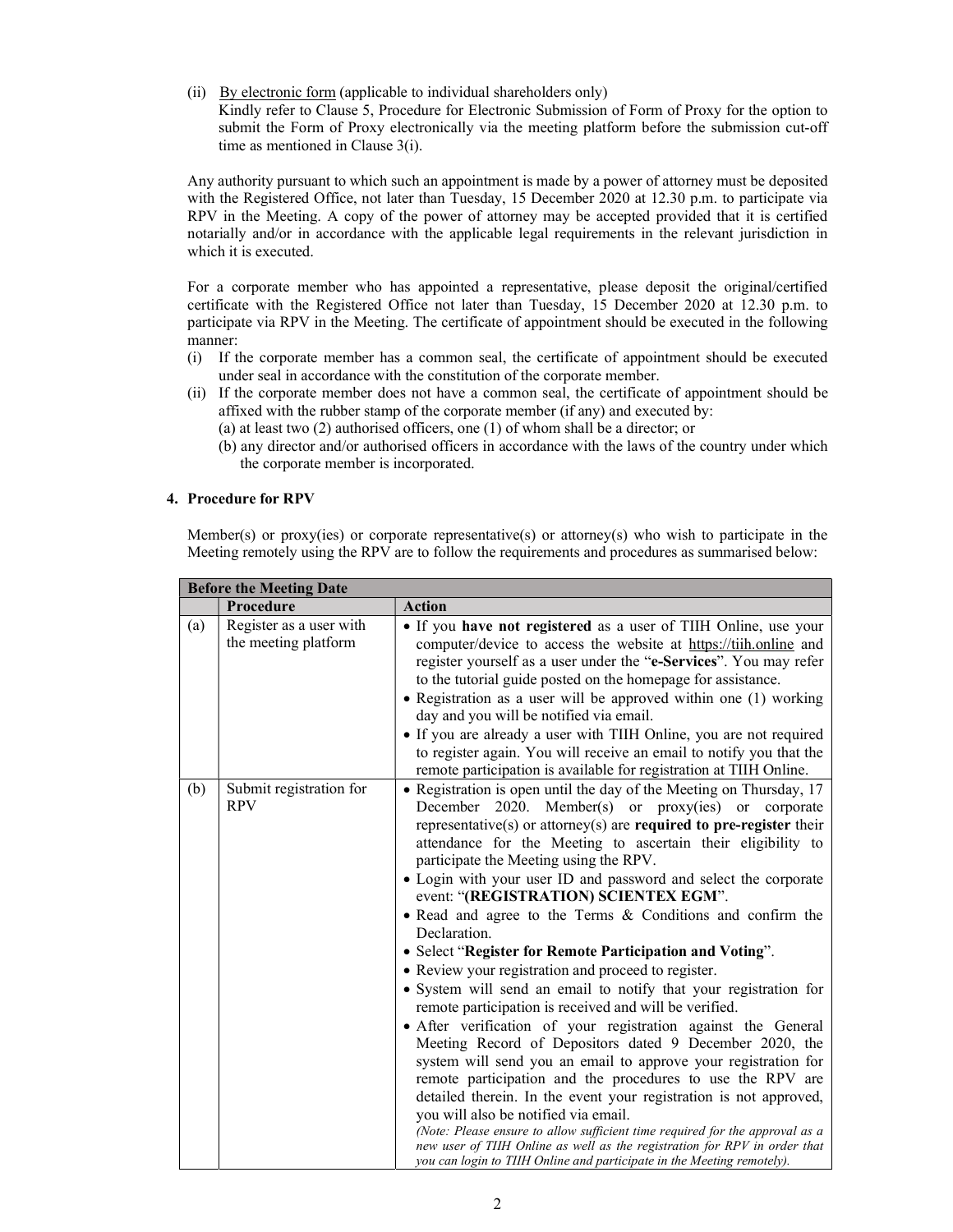| On the Meeting Date (17 December 2020) |                                       |                                                                                                                                                                                                                                                                                                                                                                                                                                                                                                                                                                                                                                                                                                                                         |
|----------------------------------------|---------------------------------------|-----------------------------------------------------------------------------------------------------------------------------------------------------------------------------------------------------------------------------------------------------------------------------------------------------------------------------------------------------------------------------------------------------------------------------------------------------------------------------------------------------------------------------------------------------------------------------------------------------------------------------------------------------------------------------------------------------------------------------------------|
|                                        | Procedure                             | <b>Action</b>                                                                                                                                                                                                                                                                                                                                                                                                                                                                                                                                                                                                                                                                                                                           |
| (c)                                    | Login to meeting<br>platform          | . Login to TIIH Online with your user ID and password for<br>remote participation at the Meeting at any time from 12.00 p.m.<br>i.e. 30 minutes before the commencement of the Meeting on<br>Thursday, 17 December 2020 at 12.30 p.m., or immediately<br>following the conclusion of the 52 <sup>nd</sup> AGM, whichever is<br>later, or at any adjournment thereof                                                                                                                                                                                                                                                                                                                                                                     |
| (d)                                    | Participate through live<br>streaming | • Select the corporate event: "(LIVE STREAM MEETING)<br>SCIENTEX EGM" to engage in the proceedings of the<br>Meeting remotely.<br>• If you have any question for the Chairman/Board, you may use<br>the query box to transmit your question. The Chairman/Board<br>will endeavor to respond to relevant questions submitted by you<br>during the Meeting. If there is time constraint, the responses<br>will be emailed to you or published on the Company's website<br>at the earliest possible, after the meeting.                                                                                                                                                                                                                    |
| (e)                                    | Online voting                         | • Voting session commences from 12.30 p.m. or immediately<br>following the conclusion of the $52nd$ AGM, whichever is<br>later, or at any adjournment thereof on Thursday, 17<br>December 2020 until a time when the Chairman announces the<br>end of the session. To vote, select the corporate event:<br>"(REMOTE VOTING) SCIENTEX EGM" or if you are on<br>the live stream meeting page, you can select "GO TO<br><b>REMOTE VOTING PAGE</b> " button below the Query Box.<br>• Read and agree to the Terms & Conditions and confirm the<br>Declaration.<br>• Select the CDS account that represents your shareholdings.<br>• Indicate your votes for the resolutions that are tabled for voting.<br>• Confirm and submit your votes. |
| (f)                                    | End of remote<br>participation        | • The live streaming will end upon the announcement by the<br>Chairman on the closure of the Meeting.                                                                                                                                                                                                                                                                                                                                                                                                                                                                                                                                                                                                                                   |

# Note to users of the RPV facilities:

- (i) Once your registration for RPV is approved, you will be granted the right to participate in the live stream meeting and to vote remotely. Your login to the meeting platform on the day of Meeting will indicate your presence at the virtual meeting.
- (ii) The quality of your connection to the live broadcast is dependent on the bandwidth and stability of the internet at your location and the device you use.
- (iii) In the event you encounter any issues with logging-in, connection to the live streamed meeting or online voting on the meeting day, kindly call the Tricor Help Line at 011-40805616 / 011- 40803168 / 011-40803169 / 011-40803170 for assistance or email to tiih.online@my.tricorglobal.com for assistance.

## 5. Procedure for Electronic Submission of Form of Proxy

The procedures for members to submit the Form of Proxy electronically via the meeting platform are summarised below:

|     | <b>Procedure</b>                                | <b>Action</b>                                                                                                                                                                                                                                                                                                                                                                                                                                                                                                                                                                                                      |
|-----|-------------------------------------------------|--------------------------------------------------------------------------------------------------------------------------------------------------------------------------------------------------------------------------------------------------------------------------------------------------------------------------------------------------------------------------------------------------------------------------------------------------------------------------------------------------------------------------------------------------------------------------------------------------------------------|
| (a) | Register as a user with<br>the meeting platform | • If you have not registered as a user of TIIH Online, use your<br>computer/device to access the website at https://tiih.online and<br>register yourself as a user under the "e-Services". You may<br>refer to the tutorial guide posted on the homepage for<br>assistance.<br>• Registration as a user will be approved within one $(1)$ working<br>day and you will be notified via email.<br>• If you are already a user with TIIH Online, you are not required<br>to register again. You will receive an email to notify you that<br>the remote participation is available for registration at TIIH<br>Online. |